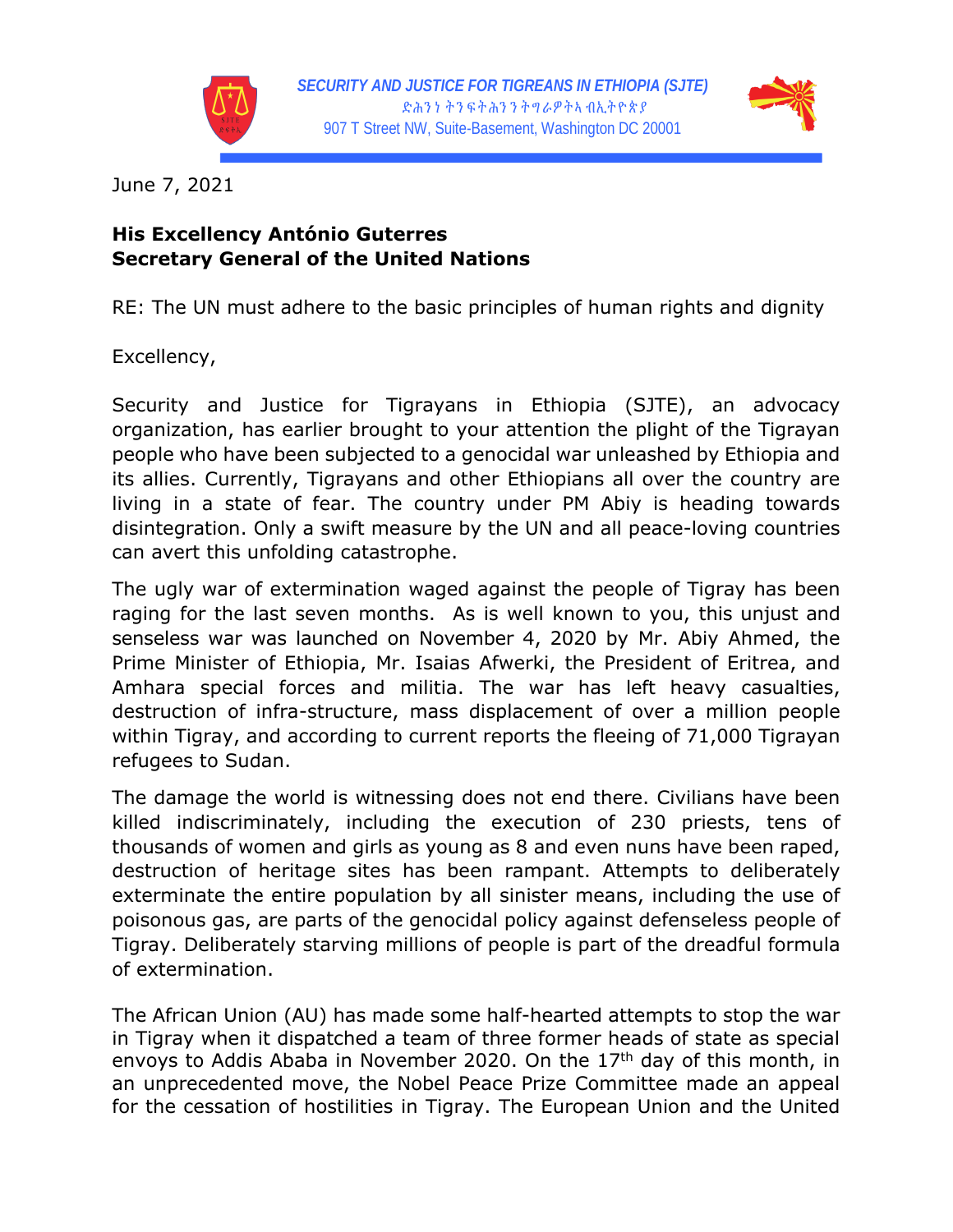



States have called for an end to the atrocities and access for humanitarian agencies. The Office of the United Nations High Commissioner for Human Rights (OHCHR) has raised deep concern about the human rights violations and sexual violence in Tigray. On April 22, 2021, the members of the UN Security Council "expressed their deep concern about allegations of human rights violations and abuses, including reports of sexual violence against women and girls and called for investigations to find those responsible and bring them to justice."

Mr. Ahmed has thwarted all regional and global attempts for peace through his repeated rhetoric on sovereignty and the so-called principle of nonintervention in the internal affairs of a sovereign nation. He has arbitrarily resorted to this excuse despite the clear-cut provisions of the Section seven of the UN Charter on the collective security of the family of nations. Article 4(h) of the Constitutive Act of the African Union also provides for intervention in the case of "grave circumstances", such as war crimes, crimes against humanity or genocide. This principle of "responsibility to protect" was also adopted at the United Nations in 2001. Mr. Ahmed's deliberate negligence of these principles has led to a dangerous development that has already endangered regional peace and security and is going to jeopardize peace and security of the family of nations.

The genocide and war crimes being committed in Tigray are unprecedented and must be stopped immediately. We call upon the United Nations, the African Union, the European Union as well as all peace-loving countries and human rights institutions to use all multilateral, regional, bilateral, and unilateral means towards saving the lives of 6 million Tigrayans that will perish if action is not taken immediately. We demand:

- 1. The full, unconditional, and immediate withdrawal of the Eritrean military and Amhara Special forces and militia from Tigray under the UN supervision.
- 2. Cessation of hostilities and beginning of all-inclusive negotiations for a durable peace.
- 3. Unhindered access to humanitarian aid.
- 4. The re-instatement of the democratically elected Tigray regional government
- 5. Resettlement of the most vulnerable sections of refugees and displaced people.